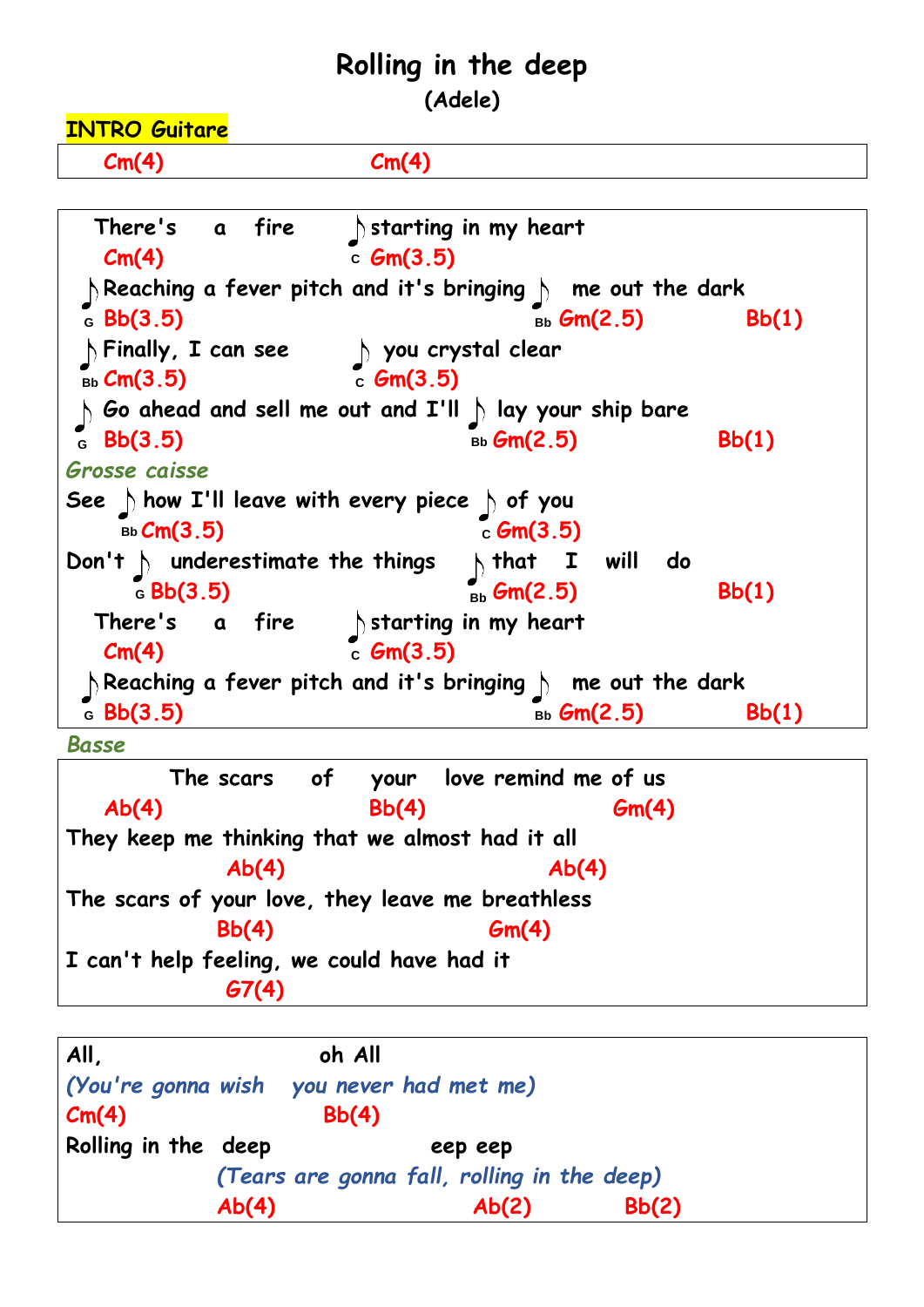**You had my heart in - side of your hands**  *(You're gonna wish you never had met me)*  **Cm(4) Bb(4)** And you played it to the beat  *(Tears are gonna fall, rolling in the deep)*  **Ab(4) Ab(2) Bb(2) Baby, I have no sto - ry to be told Cm(4)** c  $Gm(3.5)$ But I'  $\mathcal{D}$  ve heard one on you and I'm  $\mathcal{D}$  gonna make your head burn **6** Bb(3.5) Bb Gm(2.5) Bb(1) Think of me in the depths of your despair **Cm(4)** c **Gm(3.5) Make a home down there as mine sure won't be shared a Bb(3.5)** Bb(1) Bb(1)

 **The scars of your love remind me of us** *(Tears are gonna fall, rolling in the deep)*  **Ab(4) Bb(4) Gm(4) They keep me thinking that we almost had it all** *(You're gonna wish you never had met me)*  **Ab(4) Ab(4) The scars of your love, they leave me breathless** *(Tears are gonna fall, rolling in the deep)*  **Bb(4) Gm(4) I can't help feeling, we could have had it G7(4)** 

**All, oh All** *(You're gonna wish you never had met me)* **Cm(4) Bb(4) Rolling in the deep eep eep** *(Tears are gonna fall, rolling in the deep)*  **Ab(4) Ab(2) Bb(2) You had my heart in - side of your hands**  *(You're gonna wish you never had met me)*  **Cm(4) Bb(4)** And you played it to the beat  *(Tears are gonna fall, rolling in the deep)*  **Ab(4) Ab(2) Bb(2)**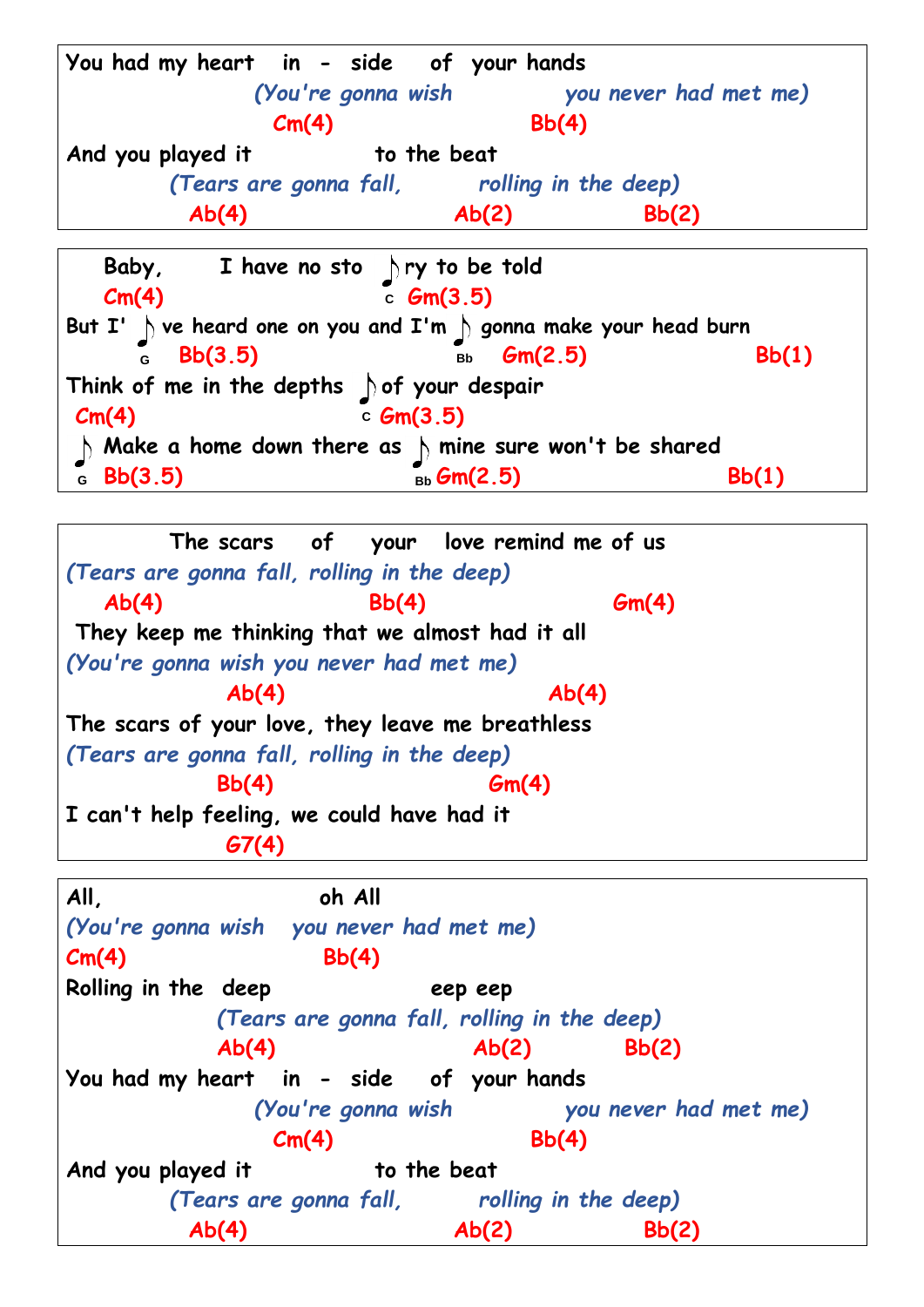| Could have had it all, | oh All                                   |  |
|------------------------|------------------------------------------|--|
| Ab(4)                  | Bb(4)                                    |  |
| Rolling in the deep    | eep eep                                  |  |
| Cm(4)                  | Bb(4)                                    |  |
|                        | You had my heart in - side of your hands |  |
| Ab(4)                  | Ab(4)                                    |  |
| But you played it      | with the beating                         |  |
| Bb(4)                  | Bb(4)                                    |  |

**Throw your soul through every open door**  *(Ooh ooh ooh ooh)* **Count your blessings to find what you look for**  *(Ooh ooh ooh ooh)*  **Turn my sorrow into treasured gold**  *(Ooh ooh ooh ooh)*  **<sup>C</sup> <sup>C</sup> <sup>C</sup> <sup>C</sup> <sup>C</sup> <sup>C</sup> <sup>C</sup> <sup>C</sup> You'll pay me back in kind and reap just what you've sown <sup>C</sup> <sup>C</sup> <sup>C</sup> <sup>C</sup> <sup>C</sup> <sup>C</sup> <sup>C</sup> <sup>C</sup>**

 **We could have had it**  *(Tears are gonna fall, rolling in the deep)* **Cm(4) Bb(4) All We could have had it**  *(You're gonna wish you never had met me)* **Ab(4) Ab(2) Bb(2) All**  *(Tears are gonna fall, rolling in the deep)* **Cm(4) Bb(4) It all, it all, it all, we could have had it** *(You're gonna wish you never had met me)*  **Ab(4) Ab(2) Bb(2) All, oh All** *(You're gonna wish you never had met me)* **Cm(4) Bb(4) Rolling in the deep eep eep, you had my heart** *(Tears are gonna fall, rolling in the deep)*  **Ab(4) Ab(2) Bb(2)**